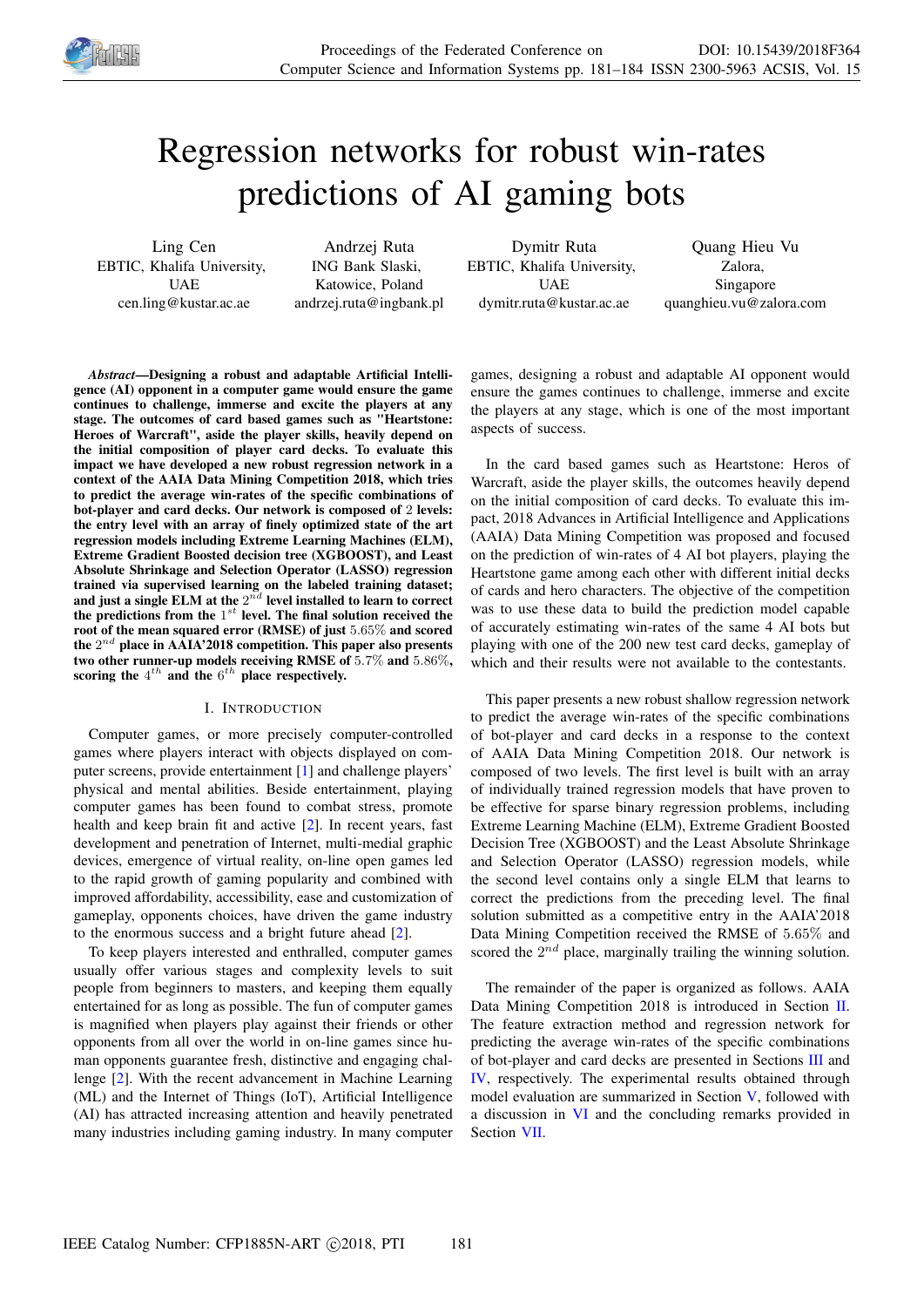# II. COMPETITION DESCRIPTION

The AAIA Data Mining Competition 2018 is related to the turn-based card game of "Heartstone: Heros of Warcraft". In this game, two players choose their heroes with a unique power and compose a deck of thirty cards that represent various spells, weapons, and minions, and can be summoned in order to attack the opponent with the goal of reducing the opponent's health to zero and win the game. The outcomes of the game, aside the player skills, heavily depend on the initial composition of player card decks. To evaluate this impact, the competitors were expected to predict win-rates of four AI bot players, automatically playing many games against each other with different initial decks of cards and hero characters.

The training data provided by the competition contained a collection of JSON files describing in detail more than 300k games played by all pairs from the set of 4 different bots, each starting with one of 400 unique Hearthstone card decks. The data included the initial composition of card decks, heroes selected, the results of each game, and detailed turn-by-turn gameplay states and related statistics. The objective of the competition was to utilize these datasets to build the prediction model capable of accurately predicting win-rates of the 4 AI bots assigned to any previously unseen composition of card decks and related class of hero character. To evaluate the competitive models the win rates of all 4 bots were tested in combinations with specific 200 new test decks, however this time provided without any gameplay nor game results details to the contestants to properly simulate realistic predictive power of competing win-rates prediction models.

The solutions were evaluated using the root of the mean squared error (RMSE) measure. The preliminary score of each submitted solution was evaluated externally on a fixed 10% subset of the full test records and published on the competition leaderboard. The final evaluation on the complete testing set was performed after the completion, i.e. when the competitors submitted their final solutions with no further changes allowed.

### III. FEATURE ENGINEERING

Estimation of average win-rates of the specific combination of bot-player and card decks can be solved via regression analysis that is a methodology for estimating the relationships between a dependent variable (response) and one or multiple independent variables (predictors). The dependent variable here was the win-rate expressed as a continuous real number from the [0, 1] interval.

From the outset it has been decided, that since no gameplay details, beyond the initial deck, was available in the test stage, the training data need to be trimmed consistently down to the same content. It included the id of the player-bot and the initial Heartstone deck composition, i.e. the id of one of the 9 distinct hero characters and the cardinalities (0,1, or 2) of other cards from the pool of over 300 available card types. All above were cascaded to form a feature vector as shown in Fig. 1.

The initial modeling tasks involved generating features from the available data and after a brief experimentation with simple



Figure 1. Feature representation.

linear regression models, the highest predictive power associated with the win-rate predictions appeared to come from numerical encoding of raw categorical features. The player id took the values of [1,2,3,4] representing the 4 bot-players, and the hero card took the values of [1,2,...,9] representing the 9 hero characters. The remaining card features took the values of [0,1,2] depending on the cardinality of specific card types in the decks. For each data record associated with a single game, this formed a sparse 348-dimensional vector describing the cardinalities of card types appearing both in the training and test sets. The final feature set included  $1+1+348=350$ features as shown in Fig. 1.

Initial feature selection experiments did not result in any improvement of the cross-validated performance measure, although in-sample (training-set) RMSE was reduced significantly after selection of around 100 greedily found card features. To prevent model overfitting, it was decided to include all 350 features in the model building phase. With these features, a robust regression network has been developed for predicting win-rates of four AI bots playing the "Heartstone: Heros of Warcraft" game against each other with different initial decks of cards and hero characters, which will be elaborated further in the following section.

# IV. REGRESSION NETWORKS

Artificial neural networks (ANNs) have been successfully applied in various fields due to their ability to approximate complex nonlinear mappings directly from input samples as well as model natural and artificial phenomena that are difficult to express using classical parametric techniques. Gradientbased learning algorithms are commonly used to train neural networks and tune the parameters iteratively, which, however, requires long training time.

To improve learning efficiency of neural networks, Huang and his colleagues proposed extreme learning machines (ELMs) that are feed-forward neural networks with a single or multiple layers of hidden nodes. Instead of tuning the parameters of hidden nodes, the ELMs randomly choose hidden nodes and analytically determine the output weights of the network [6]. In Comparison to many state-of-the-art computational intelligence methods, such as the conventional backpropagation (BP) algorithm and Support Vector Machines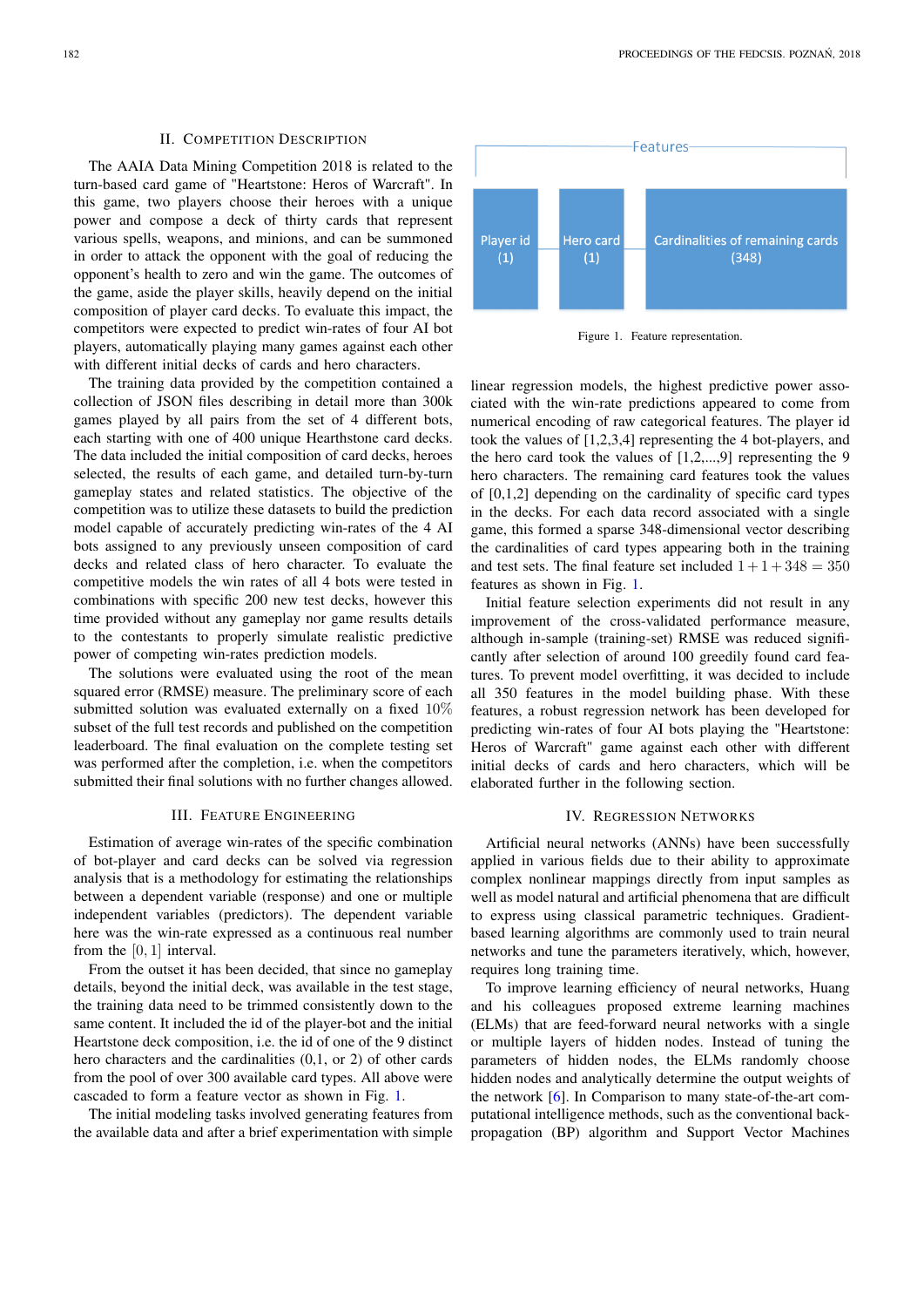(SVM), ELMs have the advantage of much faster learning rate, ease of implementation, the least human intervention, and better generalization performance in terms of lower training error and smaller norm of weights. It has been reported by Huang et al. based on their experimental results that ELMs are able to achieve better generalization performance and learn thousands of times faster than traditional learning algorithms for feed-forward neural networks [6].

In order to extend the generalization performance of the ELM, a novel shallow regression network composed of 2 stages has been developed. In the first stage an array of finely optimized state-of-the-art regression models are trained directly on the input data to predict the desired regression outputs. The models shortlisted for this stage based on best preliminary ad-hoc evaluation included beside kernelized ELMs, XGBOOST, LASSO, SVM, Gaussian process (GP) and simple Multi-Layer Perceptron (MLP) models.

The outputs of all base models, i.e. the proposed regression outputs are passed on to the second and final stage of the shallow network in which just a single or multiple regression are trained again, however this time their inputs are multiple propositions of the predicted outputs, hence their role is just to learn to optimally correct multiple predictions to minimize final regression error. The decision to limit such corrective layers to just a single  $2^{nd}$  layer follows from extensive experimentations which confirmed that adding more corrective layers does not improve the performance but only contributes to the network complexity.

We have dedicated a lot of experimentation to the selection of the best subset of primary regressors as well as the final stage corrective models. We have, however consistently received ELM to be the single most effective  $2^{nd}$  stage corrective regressor, while also in the primary first layer ELM appeared to dominate in terms of performance but showed the best overall results if combined in the first layer with XGBOOST and LASSO regression models only.

A structure of the best performing network with 9 base kernelized ELMs, 1 LASSO and 1 XGBOOST models in the primary layer and a single ELM in the final layer is shown in Fig. 2.



Figure 2. A sample structure of the learning model.

Multiple ELM models with radial-basis-kernels of increasing width parameter (gamma) from 20 to 60 dominated the first layer of the network. The RBF kernel is defined as [7]

$$
K_{\text{RBF}}(x, x') = exp(-\frac{||x - x'||^2}{2\sigma^2}), \tag{1}
$$

where  $\gamma = 2\sigma^2$ .

As mentioned above, these 9 ELM models in the optimized network setup have been complemented with just a single XGBOOST and LASSO models, therefore for completeness few details on only the added models are provided below.

- A decision tree builds a regression model in the form of a tree structure, which breaks down a dataset into multiple smaller subsets and incrementally builds a tree with decision nodes and leaf nodes for the purpose of classification or regression. XGBOOST, based on Extreme Gradient Boosting model [3], is an implementation of the gradient boosted decision trees algorithm with a goal of pushing the limit of compute resources for boosted tree algorithms [4]. In recent years, XGBOOST, due to its advantages of fast processing speed and high prediction accuracy, has been employed by many winning teams of a number of machine learning competitions, e.g. [5].
- LASSO regression is a shrinkage and variable selection technique aimed at enhancing the prediction accuracy and interpretability of the linear regression model it produces [8], [9], [10]. It attempts to find a subset of predictors that minimize the prediction error of the response variable, which is achieved by imposing a constraint on model parameters to make regression coefficients for some predictor variables shrink down to 0. Given the feature vectors encoding cardinalities of cards are very sparse, LASSO is employed as another base regression model in the first stage of our network. It attenuates and effectively excludes certain variables from the model, while the variables with non-zero coefficients are considered as strongly associated with the target variable.

Among other primary models that deserve some attention despite not being selected to the final network was a Multi-Layer Perceptron (MLP) with variable number of neurons. Among a wide range of configurations trialled we found a network with 50 input neurons, one hidden layer of size 20, and a single linear-activation output neuron to be the best performing model of this kind. Rectified Linear Unit (ReLU) activation [11] was set for all input- and hidden-layer neurons. It should be noted however, that we managed to maximize the generalization performance of this network only after introduction of recently popular regularization techniques: batch normalization and dropout  $[12]$  after the first two dense layers. We decided to use this particular model as a benchmark model for our regression network, yet did not include it in the network itself.

Each of the base regression models in the first stage was individually trained over the whole training set. The second stage was built on top of the first stage with a goal of learning to correct its predictions. Experimentations concluded very decisively that just a single ELM with optimized hyperparameters is best at learning to correct the primary regressors'